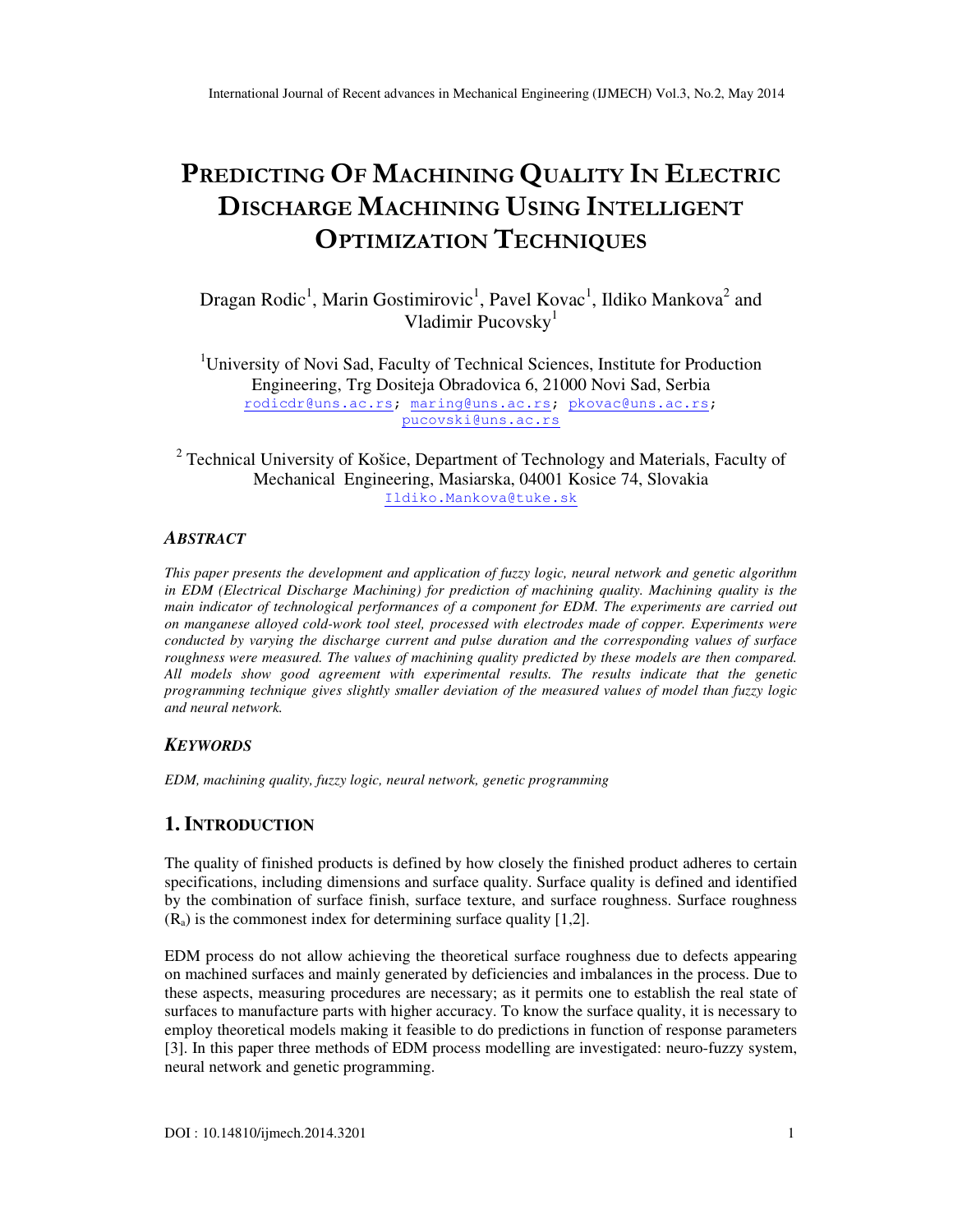Recently, some initial investigations in applying the basic artificial intelligence approach to model machining processes. To generalize the experimental results and develop the system model accurately, neural networks and fuzzy systems are reported as an alternative approach [4,5]. Wang et al. [6] development and application of a hybrid artificial neural network and genetic algorithm methodology to modelling and optimisation of electro-discharge machining. An adaptive neuro-fuzzy inference system (ANFIS) model has been developed for the prediction of the white layer thickness (WLT) and the average surface roughness achieved as a function of the process parameters by Çaydas [7]. Yilmaz et al. [8] presented a intelligent system for the selection of electro discharge machining parameters which lead to less electrode wear, better surface quality and more erosion rate according to the selected operation (finishing, roughing, etc.). Rao et al. [9] developed mathematical model for predicting die-sinking electrical discharge machining of aluminium alloy characteristics such as the metal removal rate (MRR), the tool wear rate (TWR), the surface roughness  $(R_a$  value) and the hardness (HRB) using fuzzy mathematical method. Multi-objective optimisation of electrical discharge machining of metal matrix composite using non-dominated sorting genetic algorithm were explained by Golshan et al. [10]. In this research, the influence of electrical discharge machining (EDM) on surface roughness and material removal rate (MRR) in metal matrix composite was investigated. Kuriakose et al. [11] presented work, a multiple regression model is used to represent relationship between input and output variables and a multi-objective optimization method based on genetic algorithm is used to optimize Wire-EDM process. As mentioned above, many researchers studied to find the relationships between input and output parameters in EDM process by using intelligent optimization techniques.

From the review of literature, it is observed that artificial intelligence techniques including neurofuzzy system, neural network and genetic algorithm have found wide applications in modelling of process parameters and controlling the EDM system components.

However, a comprehensive study to compare the performances of intelligent optimization techniques for modelling of machining quality in EDM is still missing. In this study, discharge current and pulse duration as machining conditions were selected. A neuro-fuzzy, neural network and genetic programming models were developed and compared using these machining parameters.

The paper gives a short overview of modelling approaches frequently used in manufacturing with emphasis on the workpiece quality. Contribution of this paper is that not only modelling is done by neuro-fuzzy system, neural network and genetic programming, but comparison of three modelling methodologies. Comparative observation showed that the genetic programming gives slightly smaller deviation of the measured values of model than neuro-fuzzy model.

## **2. DESIGN OF EXPERIMENTS**

Evolutionary Experimental investigation was conducted on an EDM machine tool ″FUMEC – CNC 21″ in South Korea. The work material used in the experiment was manganese-vanadium tool steel, ASTM A681 (0,9% C, 2% Mn, and 0,2% V), hardness 62 HRc. The tool was made of electrolytic copper with 99,9% purity and 20×10 mm cross-section. The dielectric was petroleum. Due to small eroding surface and depth, natural flushing was used.

The machining conditions included variable discharge current and pulse duration. The range of the discharge current was  $I_e=1\div 50$  A (current density 0,5 $\div 25$  A/cm2), while the pulse duration was chosen from the interval ti=1 $\div$ 100 µs to accommodate the chosen current. The rest of the parameters of electric impulse were held constant, according to the manufacturer's recommendations (open gap voltage  $U_0$ =100 V, duty factor  $\tau$ =0,8 and positive tool electrode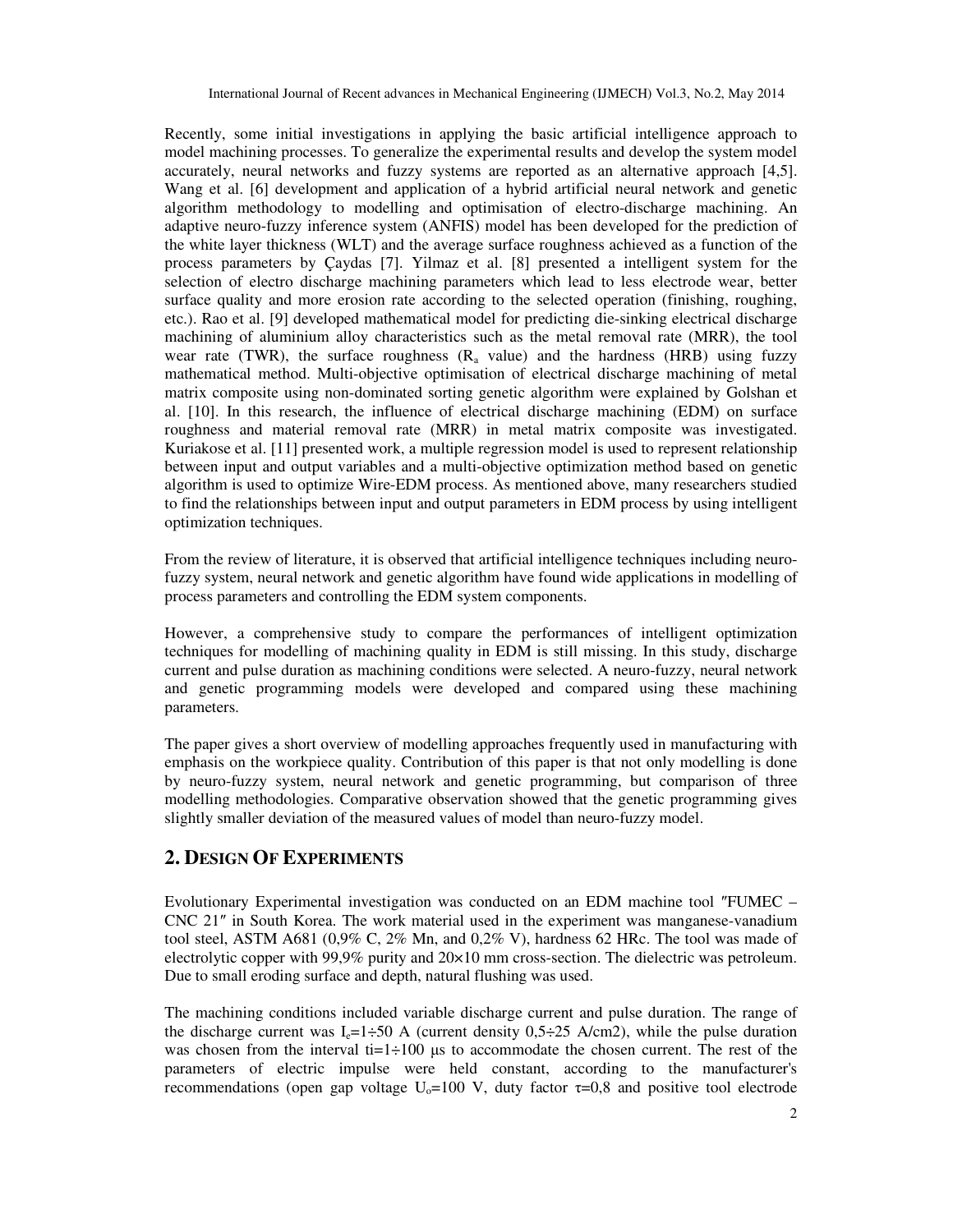polarity).The experiments were conducted according to the specified experiment plan. Input parameters were varied and the resulting machining parameters of EDM process were monitored and recorded. Measured parameter was surface roughness  $R_a$ . Surface integrity was assessed by measuring surface roughness and research of the surface layer properties. ″PERTHOMETER S5P″ of Mahr, Germany was used to measure the arithmetic average deviation of the assessed profile (ISO 4287) [12].

#### **3. ADAPTIVE NEURO-FUZZY INFERENCE SYSTEM (ANFIS)**

The acronym ANFIS derives its name from adaptive neuro-fuzzy inference system. Fuzzy inference system (FIS) is a rule based system consisting of three components. These are:

• a rule-base, containing fuzzy if-then rules,

• a data-base, defining the Membership Functions (MF) and

• an inference system that combines the fuzzy rules and produces the system results.

Using a given input/output data set, the ANFIS method constructs a fuzzy inference system (FIS) whose membership function parameters are tuned (adjusted) using either a back propagation algorithm alone, or in combination with a least squares type of method. Figure 1 shows the flowchart for predicting the surface roughness via ANFIS. The process followed in this study is illustrated in Figure 1.



Figure 1. Flowchart of surface roughness prediction of ANFIS system [13]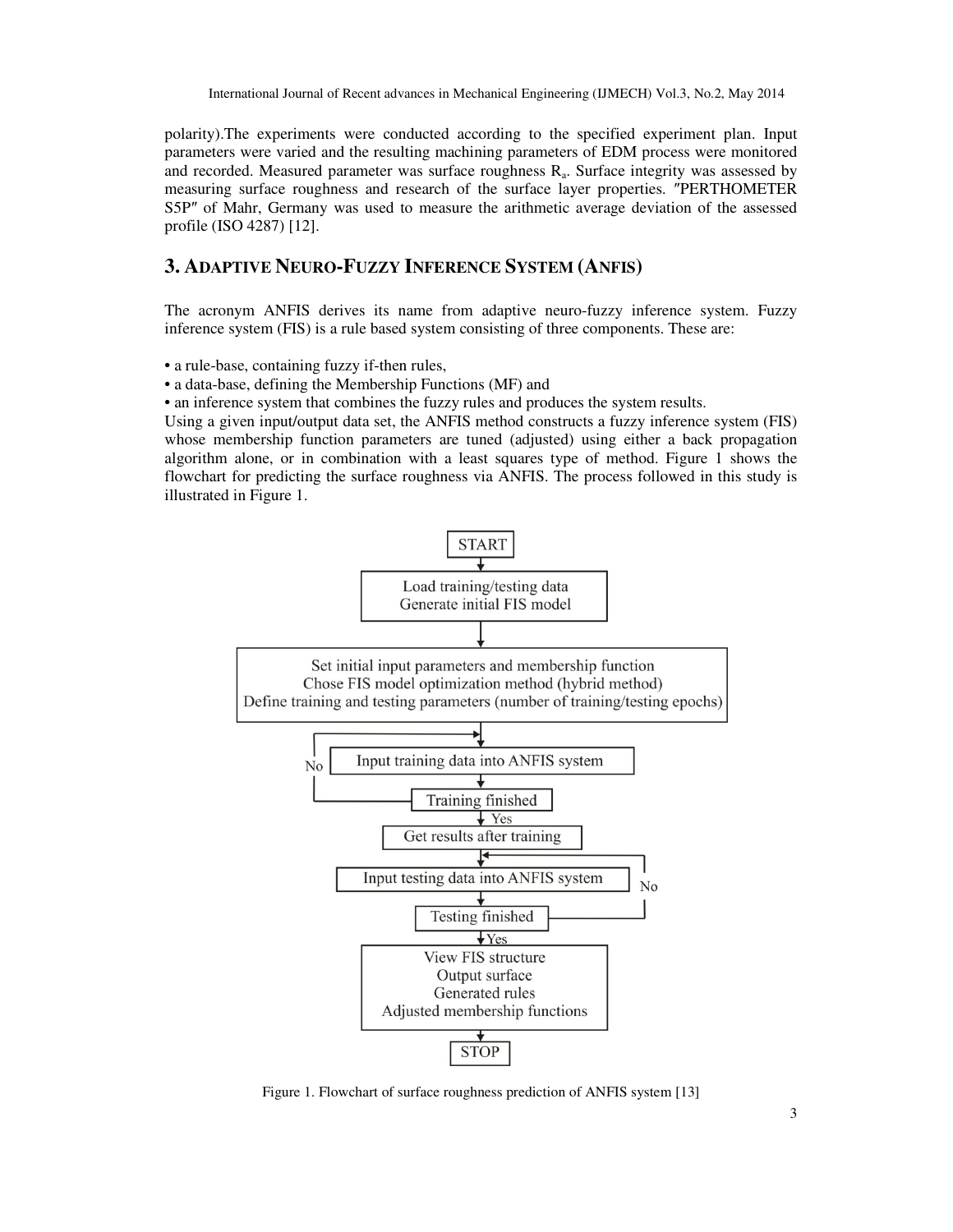For this model, main parameters for the experiments are discharge current  $I_e$ , pulse duration  $t_i$ (input data set) and surface roughness  $R_a$  (output data set) (Figure 2). The training dataset and testing dataset are obtained from experiments. The input/output dataset was divided randomly into three categories: training dataset, consisting 18 of the input/output dataset, checking dataset, consisting 5 of the data and validation (unknown to model) data set, which consists 5 of data.

Training process is accomplished by using Mat Lab 6.0. In order to determine the optimal network architecture, various network architectures were designed; different training algorithms were used. The number and type of membership functions, method optimization hybrid or back propagation, and number epoch were changed. Then the best adaptive network architecture was determined. The training epoch for each network is 500, hybrid method optimization, the best results given three membership functions Gaussian type. When the network training was successfully finished, the ANFIS was tested with validation data.



Figure 2. Basic ANFIS architecture

#### **4. GENETIC PROGRAMMING (GP)**

Evolutionary algorithms, with genetic programming being a subclass, as their name is suggesting are based on principles of evolution and natural selection. Each solution to the problem is considered to be one individual which is evaluated by fitness function. Results of evaluation are directly determining each individual's probability of mating and thus transferring his genetic material onto next generation.

Fitness function which will be used to evaluate quality of generated solution is mean square error function:

$$
\Delta = \frac{1}{28} \sum_{i=1}^{28} (P(i) - D(i))^2
$$
 (1)

where P is experimentally obtained value and D is modeled value for every parameter.

For practical realization of model software GPdotNET was used [14]. At the beginning six random constants were generated from the interval  $0+10$ . These will be used in equations forming as supporting members. Not to be confused, those constants don't have to be in final solutions. They are just available there for algorithm to use them. Sometimes solutions are found to be better without some constants. Number of individuals in every generation was 500. Elite count was 16, which means that from every generation 16 individuals with best fitness were automatically moved to next generation. Whole modeling procedure lasted for 500 generation. During that time evolution operators were executed with probabilities: 0,7 for crossover to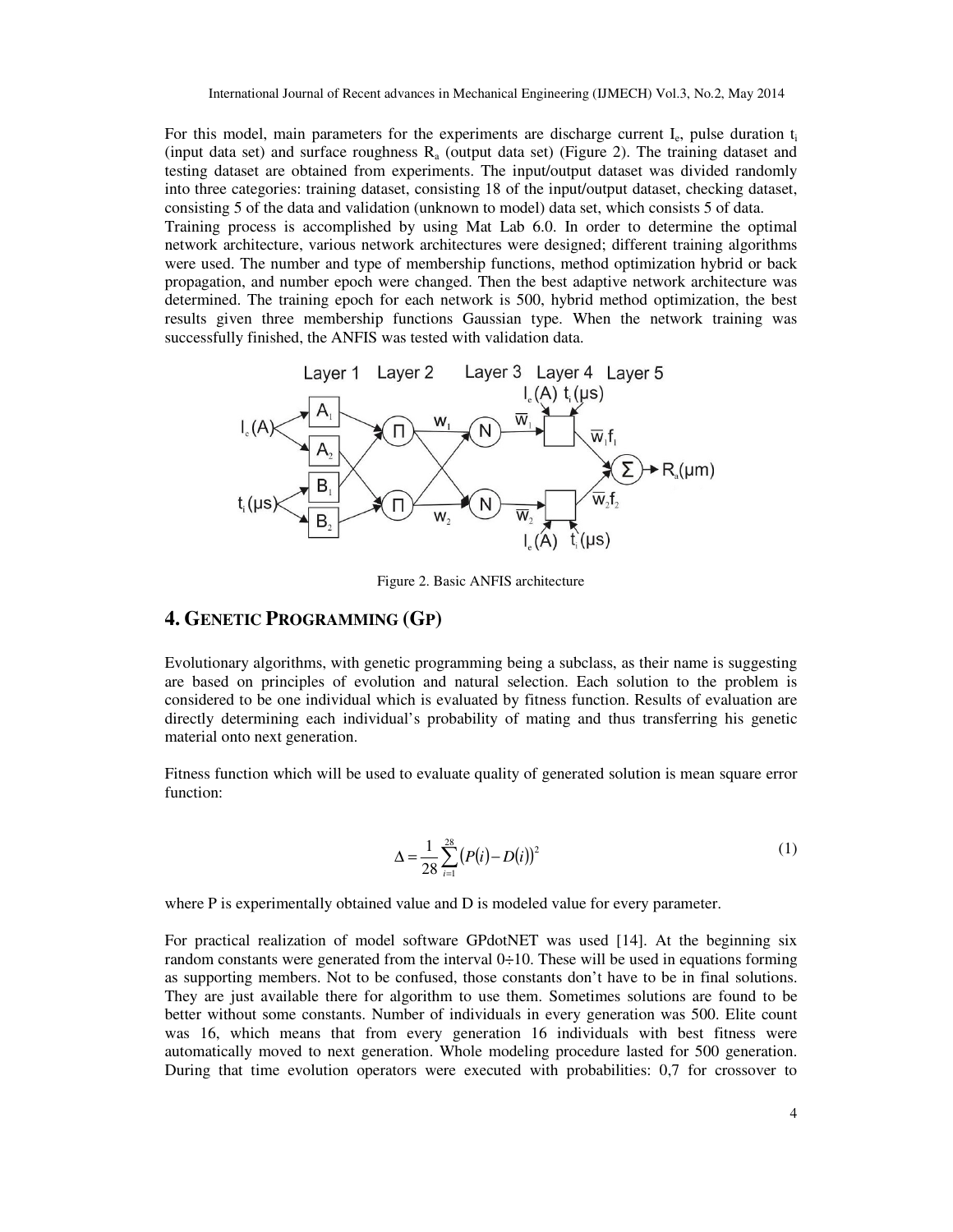happen, mutation 0,1, 0,2 for reproduction and 0,05 for permutation. Only arithmetic operators, respectively "+", "-", "\*" and "/", are used to form membership functions.

### **5. ARTIFICIAL NEURAL NETWORK (ANN)**

The basic architecture of a Neural Network typically consists of an input function, which can take the form of binary, continuous or normalized data: a processing architecture which consist of transfer function description, summation function, and relative learning strategy: a method for identifying and learning from past errors in estimates: and finally a mechanism for feeding error corrections back into the network [15].

A multilayer feed-forward network has been used, and the backpropagation training algorithm has been employed to train the network. Backpropagation is a systematic method for training multilayer ANN. A backpropagation network is a multilayer feed-forward network which uses gradient-descent method to minimize the total squared error of the output computed by the net. The training algorithm of back-propagation involves four stages which are initialization of weights, feed-forward, backpropagation of errors, and updating the weights and biases [16]. Modeling of the EDM with feed forward neural network is composed of two stages: training and testing of the network with experimental machining data. The scale of the input and output data is an important matter to consider, especially when the operating ranges of process parameters are different. The scaling or normalization ensures that the ANN will be trained effectively without any particular variable skewing the results significantly. As a result, all the input parameters are equally important in the training of network.

The architecture of the designed network comprises two input neurons corresponding to two input parameters, an output layer with one neuron corresponding to one output parameter at a time, and a single hidden layer of neurons. The transfer functions which have been used are *tansig* and *purelin* in hidden and output layers, respectively. The transfer function *tansig* is a hyperbolic tangent sigmoid transfer function, and *purelin* is a linear transfer function. With the help of back propagation training data set (Input parameters related to output parameters) is set to utilize to train the neural network. Two input parameters and one output parameter are considered. The selected input parameters should be easily variable and can be easily changed by the operator.

- Selected input parameters are: discharge current  $I_e(A)$  and pulse duration  $t_i(\mu m)$
- Selected output parameter is: Surface roughness  $R_a$  ( $\mu$ m)

A good number of experiments, as shown in Table 1, have been performed, and their results have been used for training and testing of the network. Randomly selected results (70%) have been used for training, and the rest of the results (30%) have been used for testing.

#### **6. RESULTS AND ANALYSIS**

In the EDM machine, the parameter will affect the machining quality on the manganese alloyed cold-work tool steel workpiece is the EDM machine parameter itself. Electrical parameter that may affect the machining quality are pulsed current and pulse time, higher or lower values of these parameters and may decrease or increased the surface integrity.

Table 1 shows the results of experimental investigation for the selected machining conditions. For various discharge currents and pulse durations, with copper electrode, following process parameter is shown: surface roughness. The results of experimental investigation, Table 1, show a slight increase of surface roughness with the increase of pulse duration, while the discharge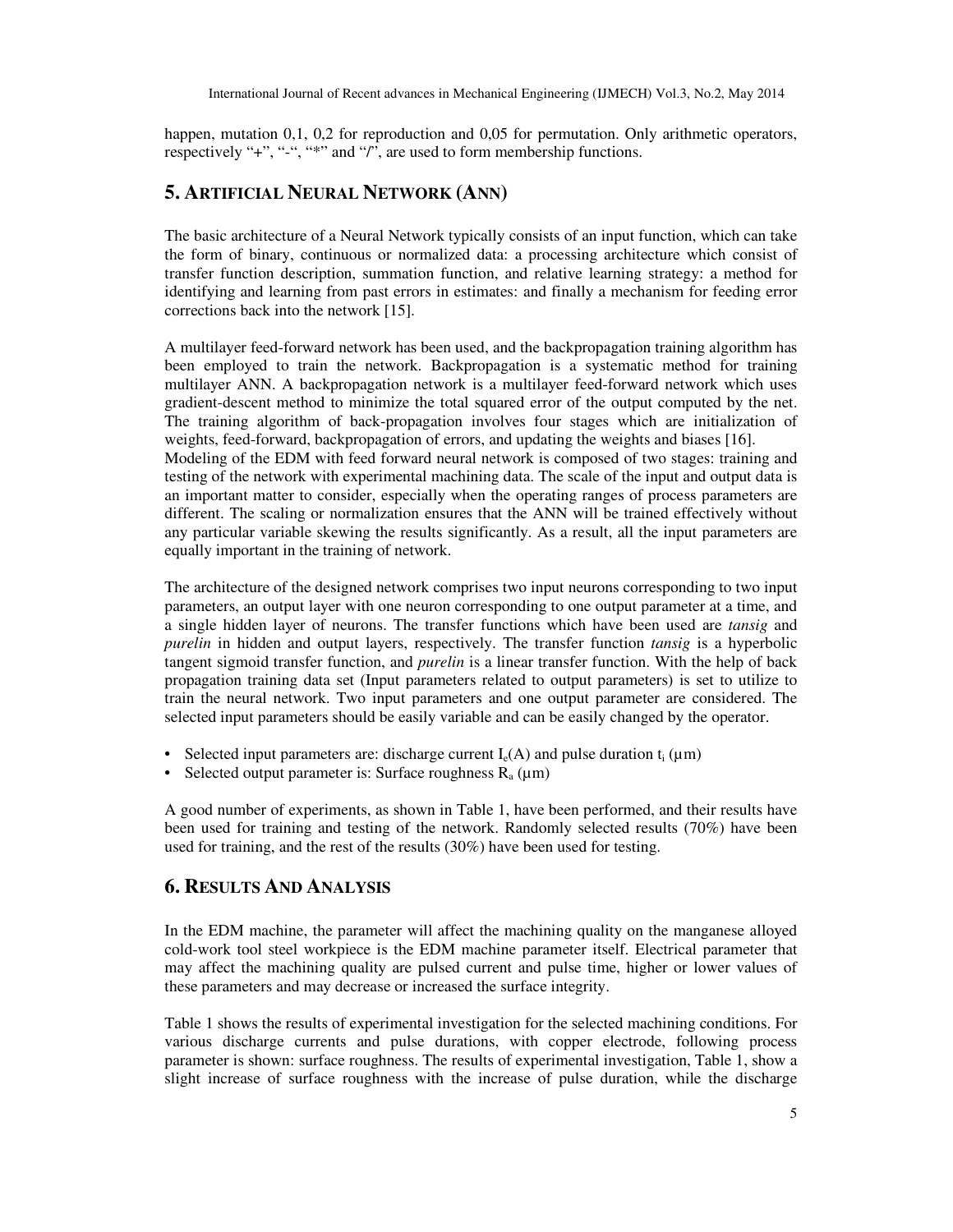current has a more pronounced influence on surface roughness. It is evident that the discharge current defines the surface quality in EDM.

Based on experimental investigation it was established that machining quality of EDM directly depends on the machining conditions. As can be seen, the surface integrity and dimensional accuracy of EDM predominantly depend on the discharge energy but not from properties of the electrode materials. In practice, the discharge energy parameters can be changed by the discharge current and pulse duration.

Intelligent optimization techniques gives the influence of the discharge current and pulse duration on machining quality in EDM are investigated through experimental verification. The investigation results confirm the highly consent of experimental research and intelligent techniques modeling. The intelligent optimization techniques and experimental results show some good information which could be used by future researches for optimal control EDM machining conditions. This paper has successfully established neuro-fuzzy model, which consist of the pertinent process parameters, for predicting the surface finish of workpiece.

|                | Machining<br>conditions |                  | Machining characteristics of EDM                |                  |               |             |
|----------------|-------------------------|------------------|-------------------------------------------------|------------------|---------------|-------------|
|                |                         |                  | <b>Surface</b><br><b>Intelligent techniques</b> |                  |               |             |
|                | Level Discharge Pulse   |                  | Roughness                                       | <b>ANFIS</b>     | <b>Neural</b> | Genetic     |
| $(N^{\circ})$  |                         | current duration | (Exp.)                                          |                  | network       | programming |
|                | T,                      | t,               | $\overline{R_{a}}$                              | $R_{aF}$         | $R_{aN}$      | $R_{c}$     |
|                | (A)                     | $(\mu s)$        | (µm)                                            | $(\mu m)$        | (um)          | (um)        |
| 1.1            | 1                       | 1                | $\overline{1,8}$                                | $\frac{1}{2,24}$ | 2,02          | 1.77        |
| 1.2            |                         | $\overline{2}$   | 1.9                                             | 3,09             | 2,03          | 1,86        |
| 1.3            |                         | 5                | $\overline{2,1}$                                | 2,34             | 2,07          | 2.04        |
| 1.4            |                         | 7                | 2,3                                             | 2,45             | 2.11          | 2,36        |
| 2.1            | 5                       | 1                | 3,9                                             | 4,15             | 3,92          | 4.03        |
| 2.2            |                         | $\overline{2}$   | 4,2                                             | 4,25             | 4,06          | 4,39        |
| 2.3            |                         | 5                | $_{5,1}$                                        | 5,08             | 4,56          | 4,88        |
| 2.4            |                         | 7                | 5,1                                             | 4,99             | 4,96          | 5,09        |
| 3.1            | 9                       | $\overline{2}$   | 8,2                                             | 7,81             | 8,04          | 8,55        |
| 3.2            |                         | 5                | 8,8                                             | 8,47             | 8,40          | 8,96        |
| 3.3            |                         |                  | ĝ                                               | 7,85             | 8,68          | 9,23        |
| 3.4            |                         | $\overline{10}$  | 9,8                                             | 9,58             | 9,14          | 9,51        |
| 4.1            | 13                      | 2                | 9,2                                             | 9,15             | 8,84          | 8,94        |
| 4.2            |                         | 5                | 9,4                                             | 9,39             | 9,11          | 9,15        |
| 4.3            |                         | 7                | 9,7                                             | 9,54             | 9,35          | 9,43        |
| 4.4            |                         | 10               | 10,3                                            | 9,28             | 9,75          | 9,68        |
| 5.1            | 20                      | 5                | 10.2                                            | 10,28            | 9,90          | 10,12       |
| 5.2            |                         | 7                | 10,4                                            | 10,40            | 10,23         | 10,48       |
| 5.3            |                         | 10               | 10.8                                            | 10,68            | 10,74         | 10,72       |
| 5.5            |                         | $\overline{20}$  | 11,2                                            | 10,6             | 11,95         | 11,19       |
| 6.1            | 30                      | 7                | 10,8                                            | 10,92            | 11,68         | 11,44       |
| 6.2            |                         | 10               | 11.3                                            | 11,17            | 11,84         | 11,73       |
| 6.3            |                         | 20               | 11,8                                            | 11,79            | 12,03         | 12,15       |
| 6.4            |                         | 50               | 12,5                                            | 11,8             | 12,54         | 12,94       |
| 7.1            | 50                      | 10               | 11,8                                            | 11,80            | 12,30         | 11,81       |
| 7.2            |                         | 20               | 12,5                                            | 12,49            | 12,64         | 12,21       |
| 7.3            |                         | 50               | 13,2                                            | 12,5             | 13,08         | 12,79       |
| 7.4            |                         | 100              | 13,4                                            | 13,40            | 13,39         | 13,60       |
| Average error: |                         |                  |                                                 | 6,12%            | 4,01%         | 2,61%       |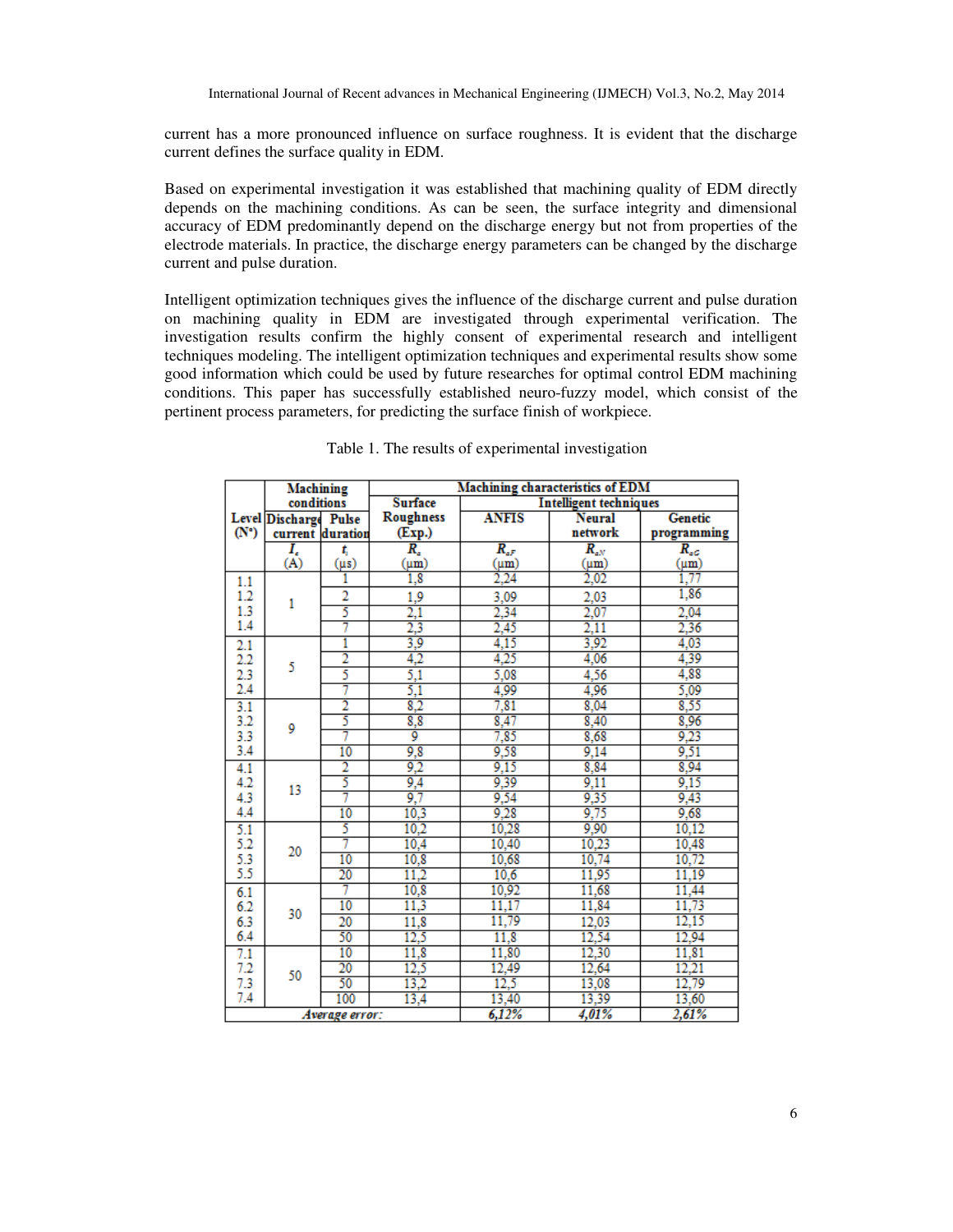#### **7. CONCLUSION**

In this paper an ANFIS, neural network (ANN) and genetic programming (GP) are used to estimate surface roughness in EDM. Figure 3 shows the compared predicted values obtained by experiment and estimated by ANFIS, ANN and GP model and show a good comparison with those obtained experimentally.

One of the most important advantages of GP of modelling is that specific equations are obtained and models can be used independently. Because of the scarcity of space and slight complexity of generated membership functions, they are not shown within this paper. They are although available on request from corresponding author. e most important advantages of GP of modelling is that specific equations are obtained is can be used independently. Because of the scarcity of space and slight complexity of membership functions, they are not shown within

The average error of models are checked and is found to be adequate for ANFIS model is 6,12%, neural network is 4,01 and GP model is 2,61 % confidence level and the all models can be used for predicting the surface roughness in EDM. The effectiveness of the models is only within the range and factors studies. The model adequacy can be further improved by considering more variables and ranges of parameters. average error of models are checked and is found to be adequate for ANFIS model is 6.<br>al network is 4,01 and GP model is 2,61 % confidence level and the all models can be<br>predicting the surface roughness in EDM. The effect



Figure 3. Correlation between experimental, ANFIS, ANN and GP surface roughness value

#### **ACKNOWLEDGEMENTS**

The paper is the result of the research within the project TR 35015 financed by the ministry of science and technological development of the republic of Serbia. science and technological development of the republic of Serbia.

#### **REFERENCES**

- [1] Chen, J. C., Savage, M. (2001) "A fuzzy-net-based multilevel in process surface roughness recognition system in milling operations" The International Journal of Advanced Manufacturing Technology, Vol. 17, pp. 670–676. Technology, Vol. 17, pp. 670– based system in milling operations" The Internat System in milling operations" The Internat Vol. 17, pp. 670–676.<br>
Rodic, D., Pucovsky, V., Savkovic, B., Gostigression analysis for modeling surface rough
- [2] Kovac, P., Rodic, D., Pucovsky, V., Savkovic, B., Gostimirovic, M. (2013). "Application of fuzzy logic and regression analysis for modeling surface roughness in face milling". Journal of Intelligent Manufacturing, Vol. 24, pp.755-762. Kovac, P., Rodic, D., Pucovsky, V., Savkovic, B., logic and regression analysis for modeling surface Manufacturing, Vol. 24, pp.755-762.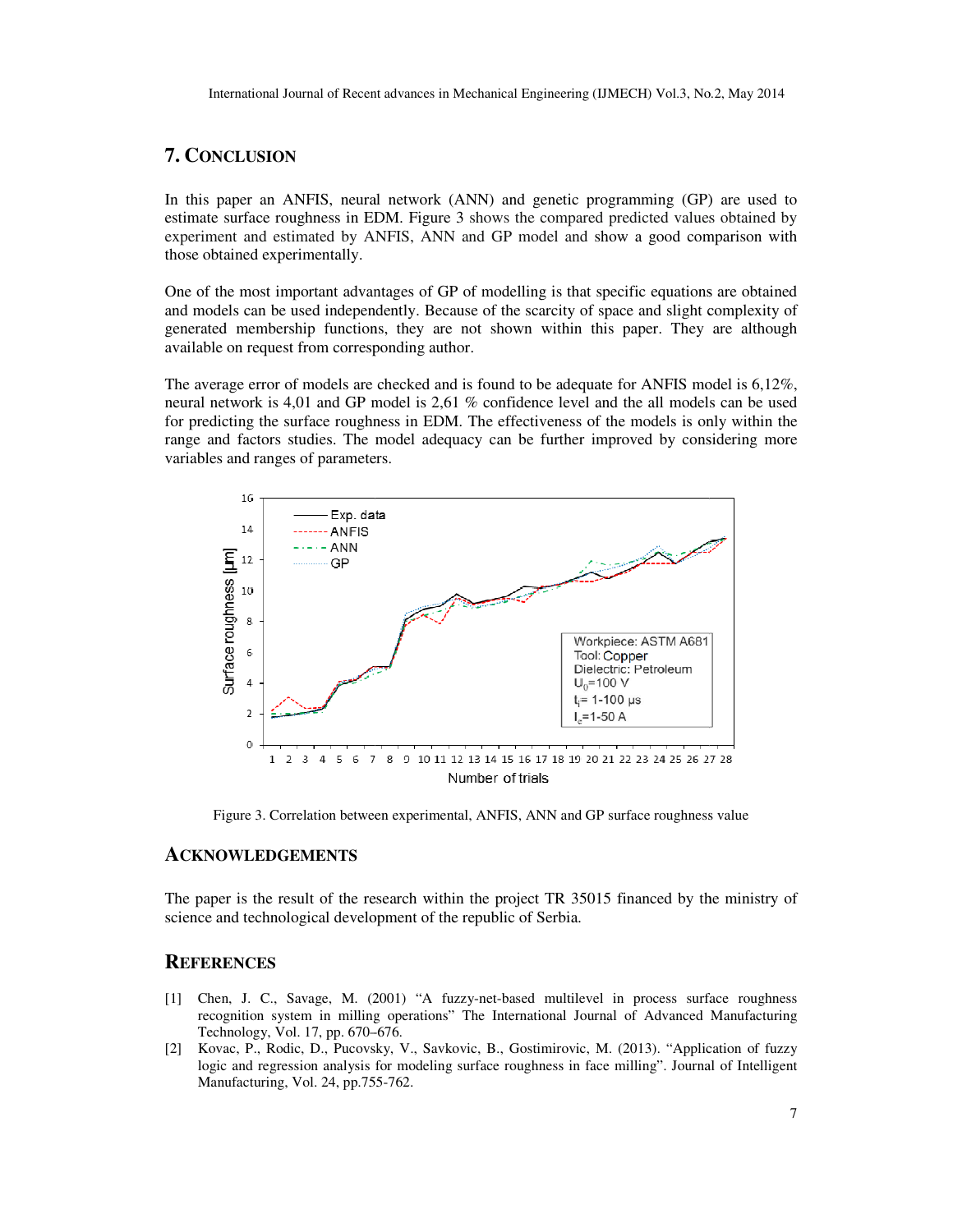- [3] Radovanovic, M., Modic, M. (2010) "Methodology of neural network based modeling of machining Radovanovic, M., Modic, M. (2010) "Methodology of neural network based modeling of n<br>processes" International Journal of Modern Manufacturing Technologies, Vol. 2, pp. 77–82.
- [4] Norliana, M.A.; Solomon, D.G.; Bahari, M.F. (2007) "A review on current research trends in Electrical Discharge Machining (EDM)" International Journal of Machine Tools and Manufacture, Vol. 47, pp. 1214–1228. nna, M.A.; Solomon, D.G.; Bahari, M.F. (2007) "A review on current research ical Discharge Machining (EDM)" International Journal of Machine Tools and Ma<br>7, pp. 1214–1228.<br>, D.K.; Bhoi, R.K. (2005) "Artificial neural netwo
- [5] Panda, D.K.; Bhoi, R.K. (2005) "Artificial neural network prediction of material removal rate in electro discharge machining" Materials and Manufacturing Processes, Vol.20, pp. 645–672.
- [6] K. Wang, H.L. Gelgele, Y. Wang, Q. Yuan, M. Fang. (2003) "A hybrid intelligent method for modelling the EDM process" International Journal of Machine Tools and Manufacture, Vol. 43, pp. 995–999. 17 K. Wang, H.L. Gelgele, Y. Wang, Q. Yuan, M. Fang. (2003) "A hybrid intelligent method for modelling the EDM process" International Journal of Machine Tools and Manufacture, Vol. 43, pp. 995–999.<br>
17 Caydas, U., Hascalık modelling the EDM process" International Journal of Machine Tools and Manufacture, Vol. 43, pp.<br>
995–999.<br>
[7] Caydas, U., Hascalık, A., Ekici, A. (2009) "An adaptive neuro-fuzzy inference system (ANFIS)<br>
model for wire-ED
- model for wire-EDM" Expert Systems with Applications, Vol. 36, pp. 6135–6139.
- of electro discharge machining process parameters" Journal of Materials Processing Technology, Vol. 172, pp. 363–371.
- [9] Rao, P.S., Prasad, K.E., Reddy, B.S. (2011) "Fuzzy modelling for electrical discharge machining of aluminium alloy" International Journal of Research and Reviews in Applied Sciences, Vol. 9, pp. 112-125. chining process parameters" Journal of Materials Processing Technology, Vol.<br>
, Reddy, B.S. (2011) "Fuzzy modelling for electrical discharge machining of<br>
national Journal of Research and Reviews in Applied Sciences, Vol.
- [10] Golshan, A., Gohari, S., Ayob, A. (2012) "Multi-objective optimization of electrical discharge machining of metal matrix composite Al/SiC using non-dominated sorting genetic algorithm" International Journal of Mechatronics and Manufacturing Systems, Vol. 5, pp. 385-398.
- [11] Kuriakose, S., Shunmugam, M.S. (2005) "Multi-objective optimization of wire-electro discharge machining process by Non-Dominated Sorting Genetic Algorithm" Journal of Materials Processing Technology, Vol. 170, pp. 133 Vol. 133-141 discharge machining process parameters" Journal of Materials Processing Technology, Vol.<br>63–371.<br>Prasad, K.E., Reddy, B.S. (2011) "Fuzzy modelling for electrical discharge machining of<br>1 alloy" International Journal of Res
- [12] Gostimirovic, M., Kovac, P., Sekulic, M., Skoric, B., (2012). "Influence of discharge energy on Gostimirovic, M., Kovac, P., Sekulic, M., Skoric, B., (2012). "Influence of discharge energy o<br>machining characteristics in EDM". Journal of Mechanical Science and Technology, Vol. 26, pp.173 179.
- [13] Zuperl, U., Cus, F. (2003) "Optimization of Cutting Conditions During Cutting by Using Neural Zuperl, U., Cus, F. (2003) "Optimization of Cutting Conditions During Cutting<br>Networks" Robotics and Computer-Integrated Manufacturing, Vol.19, pp.189-199.
- [14] GPdotNET, bhrniica.net/gpdotnet.
- [15] Tsai KM, Wang PJ (2001) "Predictions on surface finish in electrical discharge machining based upon neural network models" International Journal of Machine Tools and Manufacture, Vol. 10, pp. 1385 1403. [15] Tsai KM, Wang PJ (2001) "Predictions on surface finish in electrical discharge machining based upon<br>neural network models" International Journal of Machine Tools and Manufacture, Vol. 10, pp. 1385–<br>1403. [16] Patowari U., Cus, F. (2003) "Optimization of Cutting Conditions During Cutting by Using Neural<br>is" Robotics and Computer-Integrated Manufacturing, Vol.19, pp.189-199.<br>ET, bhrnjica.net/gpdotnet.<br>I, Wang PJ (2001) "Predictions on sur
- Patowari, P.K., Saha, P., Mishra, P.K. (2010) "Artificial neural network model in surface modification by EDM using tungsten copper powder metallurgy sintered electrodes The International Journal of Advanced Manufacturing Technology Vol. 51, pp. 627–638.

#### **Authors**

MSc Dragan Rodic is a PhD student on the University of Novi Sad, Faculty of Technical Sciences in Serbia. He is currently research assistant at the Department of Production Engineering (2011). His research interests include advanced manufacturing cutting techniques, process modeling and artificial intelligence.

Dr Marin Gostimirovic received his B.S, M.S. and Ph.D. degrees from the University of Novi Sad, Serbia, in 1982, 1989 and 1997, respectively. He is currently a full professor at the Faculty of Technical Science at University of Novi Sad, Serbia. His research interests include advanced manufacturing – cutting techniques, non-conventional processes, heat phenomena, process modeling and artificial intelligence.

Prof. Pavel Kovac received his B.S, M.S. and Ph.D. degrees from the University of Novi Sad, Serbia, in 1975, 1980 and 1987, respectively. He is currently a full professor at the **Prof. Pavel Kovac** received his B.S, M.S. and Ph.D. degrees from the University of Novi Sad, Serbia, in 1975, 1980 and 1987, respectively. He is currently a full professor at the Faculty of Technical Science at University include machining technology, metal cutting and high productive technologies, ecological systems and technologies, plastics and environment, design of experiment and artificial intelligence.